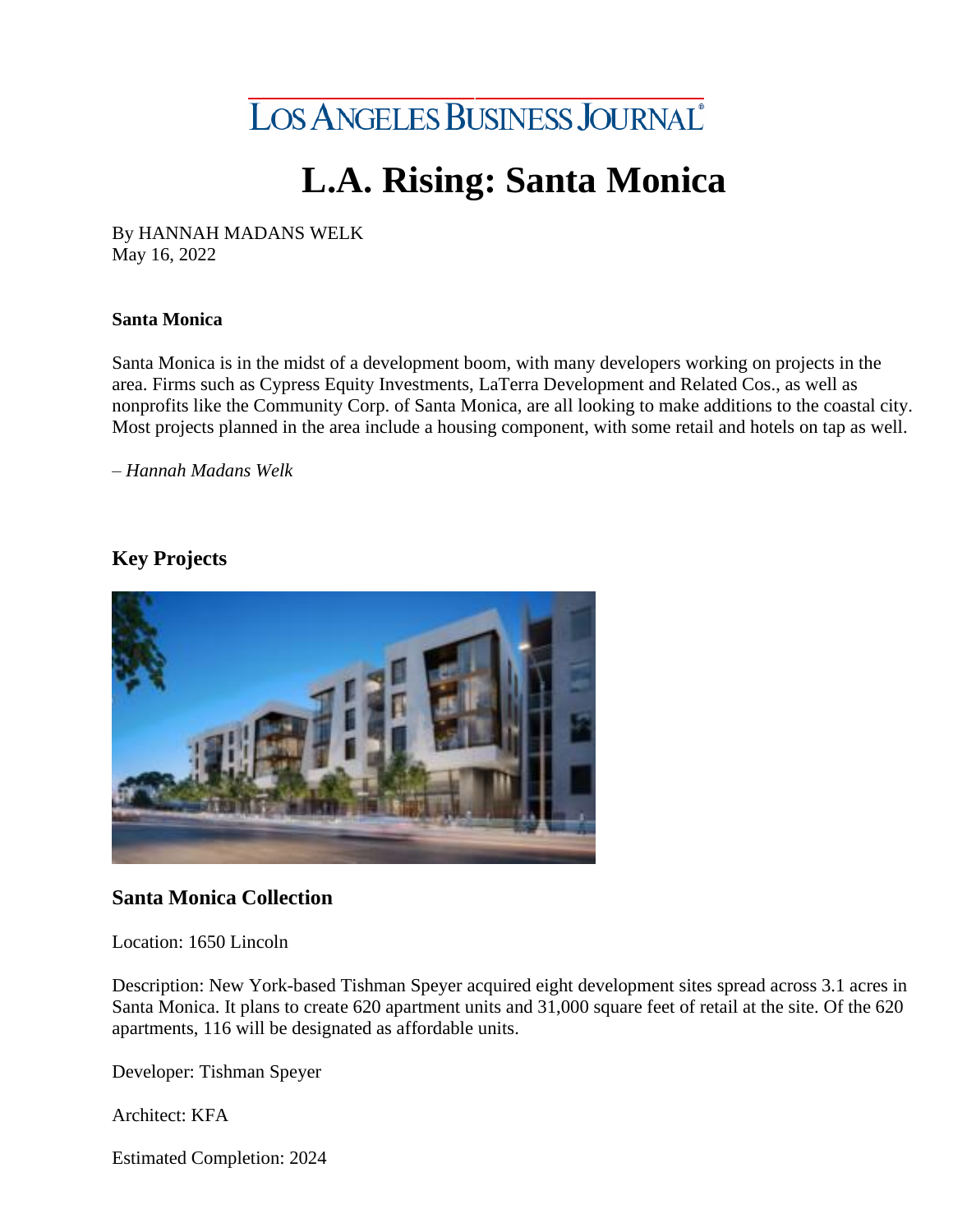**The Charlie (2822 Santa Monica Blvd.)**



Location: 2822 Santa Monica Blvd.

Description:The property at 2822 Santa Monica Blvd., which is part of The Charlie, will have 50 apartments, four of which will be affordable units. It also has approximately 10,000 square feet of retail, a fitness center and a coworking area.

Developer: LaTerra Development

Architect: : Tighe Architecture

Estimated Completion: Summer 2022

## **The Charlie**



**(1450 Cloverfield Blvd.)**

Location: 1450 Cloverfield Blvd.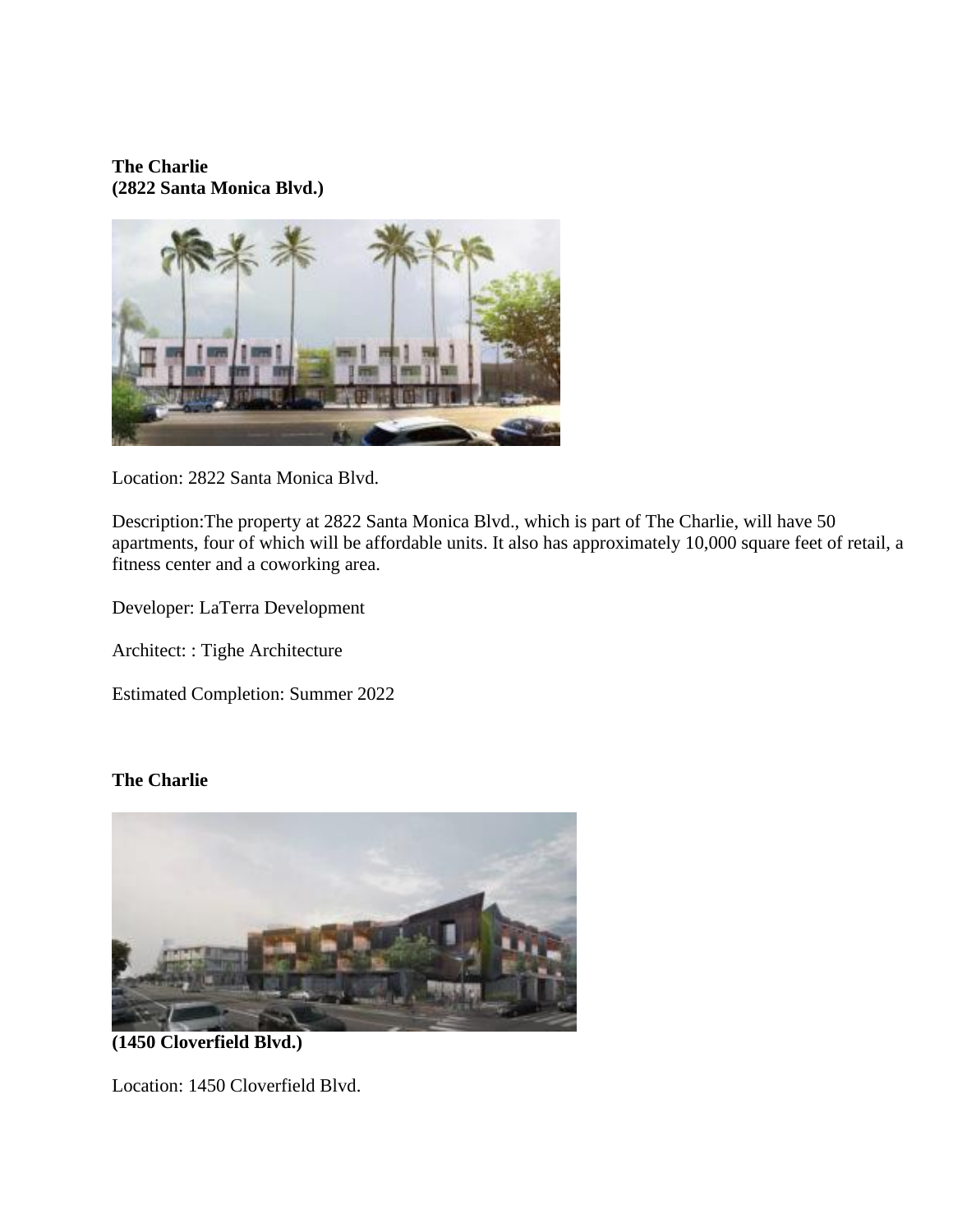Description:The project has 34 units, three of which are affordable housing units. It also has around 8,500 square feet of retail and will be three stories tall when completed. It is part of The Charlie development.

Developer: LaTerra Development

Architect: Tighe Architecture

Completion Date: Summer 2022

### **The Charlie (2225 Broadway)**



Location: 2225 Broadway

Description:The building, which is part of La Terra's The Charlie, will have 15 units, two of which are designated affordable units, once completed. It will also have some retail space.

Developer: LaTerra Development

Architect: Tighe Architecture

Estimated Completion: Summer 2022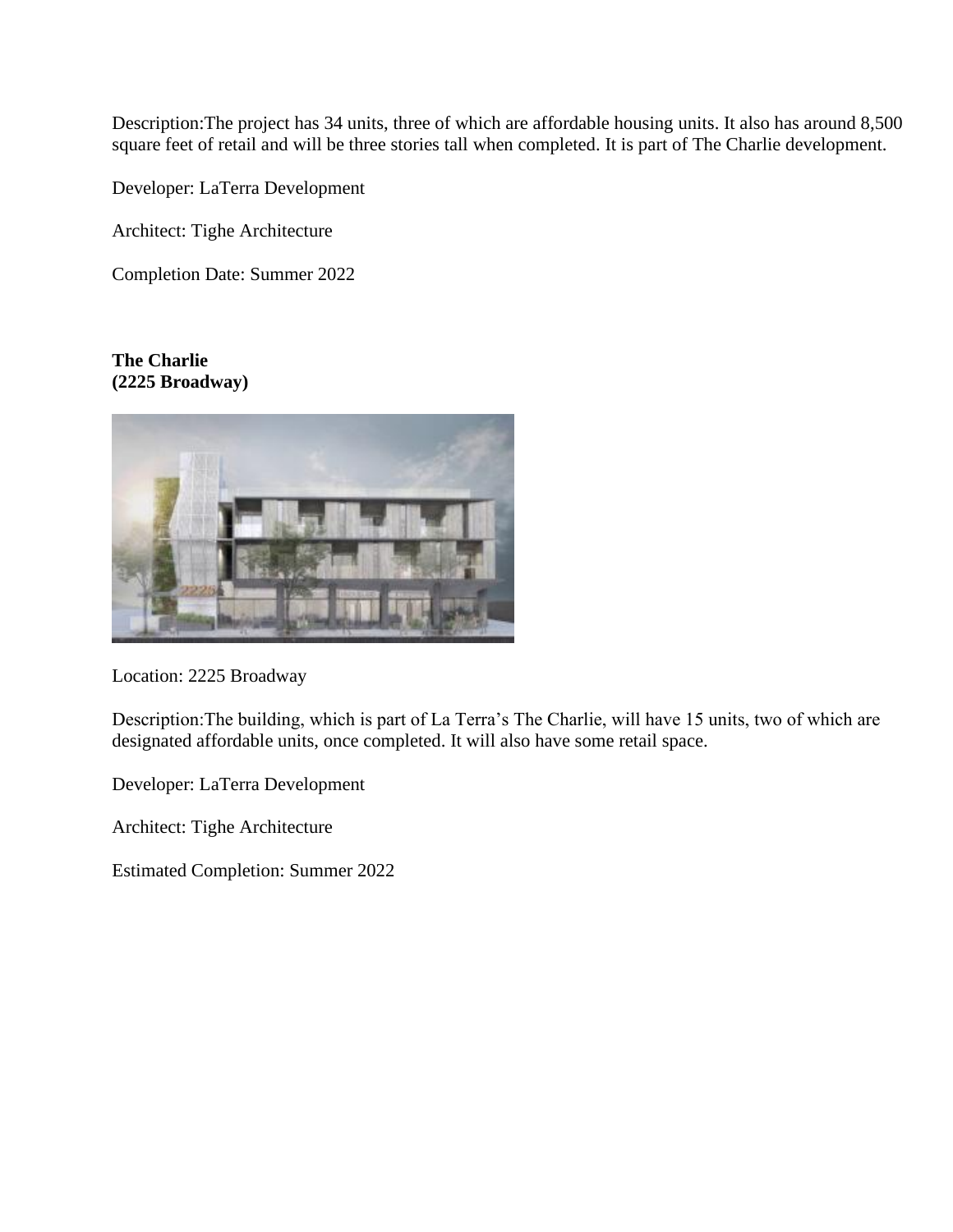

This project at 2120 Lincoln Boulevard boasts 36 apartments.

# **BY THE NUMBERS**

## **Office (Q1)**

Inventory: 8.2 million square feet

Vacancy: 22.3%

Under construction: 45,243 square feet

Net absorption: 6,450 square feet

Asking rent for Class A properties: \$6.28 per square feet

*Source: Jones Lang LaSalle Inc.*

# **Retail (Q1)**

Vacancy rate: 33.5%

Average asking rate: \$5.82

Net absorption: (37,041) square feet

*Source: CBRE Group Inc.*

## **Multifamily**